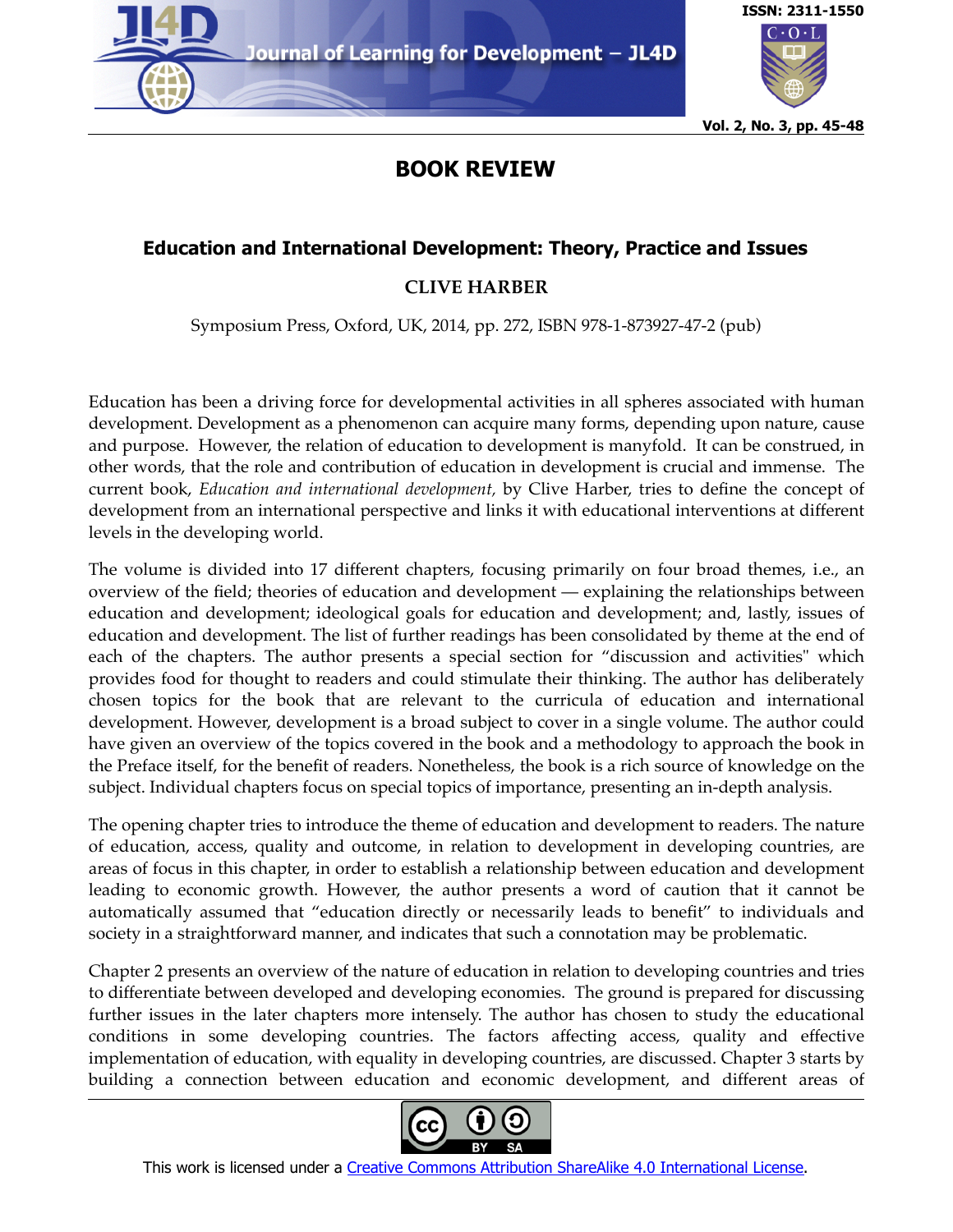development theory that depend highly on education are brought into focus. The author explores the relationships and the general theories and practices of education and development from a global perspective. Therefore, he never loses sight of the importance of "local culture" and "global pattern and trends" affecting the local context. Some of the key issues common at the global level flow throughout the discourse and the most prominent ones are: gender equality, health, vocational education and employment, corruption, disaster and emergencies, and literacy and language, among others. The human capital theory and socio-economic reproduction theory are the focal point in Chapter 3. Here, discussion of Marx becomes inevitable for the author, in the light of education inequality.

Chapter 4 follows the Western-based modernization theory, which evolved during the post-colonial period in the name of formal schooling. Here, the author does not forget to quote the driving force behind the "modernization theory", where the "achievement motive" would lead to "economic and technological development". Chapter 5 discusses the process of democratization through the phases of political development. The role of education in the political development of nations leading to the democratization process in the developing world has been crucial. However, this type of education has encouraged the act of "disparity" and gave way to "banking of education", which is considered as oppressive in nature. Though, this type of education is inversely related to the process of democratization.

Some other dimensions of the theoretical framework of education and development are examined in Chapter 6. Education is reckoned as a "paradoxical social institution", since many bad things occur during the course of good things happening due to the spread of education. To cite some examples: violence in schools, bullying, harassment, corporal punishment and racist activities taking place on the premises of educational institutions. The ways and means of acquiring education play an important role in establishing the worth of education. Socialism and capitalism have been instrumental in influencing educational provisions and the "content and processes" of acquiring education, which are the discussion topics for Chapter 7, which discusses how the capitalist model tended to become more dominant. Unchecked expansion of such a model could prove to be disastrous for the planet in the event of excessive exploitation of our natural resources. However, the emphasis now is on green or sustainable development at the international level. Therefore, education is crucial for the promotion of sustainable development.

The author raises certain fundamental issues connected with education and sustainable development in Chapter 8. The case studies involve three countries from the developing world. The role of religion is crucial in education for sustainable development. Chapter 9 examines the role of education in development, using religion as a kaleidoscope. The author considers that the role of religion cannot be underestimated for holistic development. However, more in-depth studies need to be conducted in the areas of education, religion and development with reference to developing world. The author initiates a debate on the point of whether single-faith schools and their process of indoctrination would lead to an international social development against pluralistic religion schools.

Chapter 10 deals with role of masculinity in light of the dimensions of gender, education and development. The gender disparity may lead to the substantive loss of potential for men and women in development. The author tries to differentiate between the biological constructs responsible for the evolution of men and women. The gender-based classification is further associated with social and cultural construction, which specify the expected role and behaviour of people belonging to different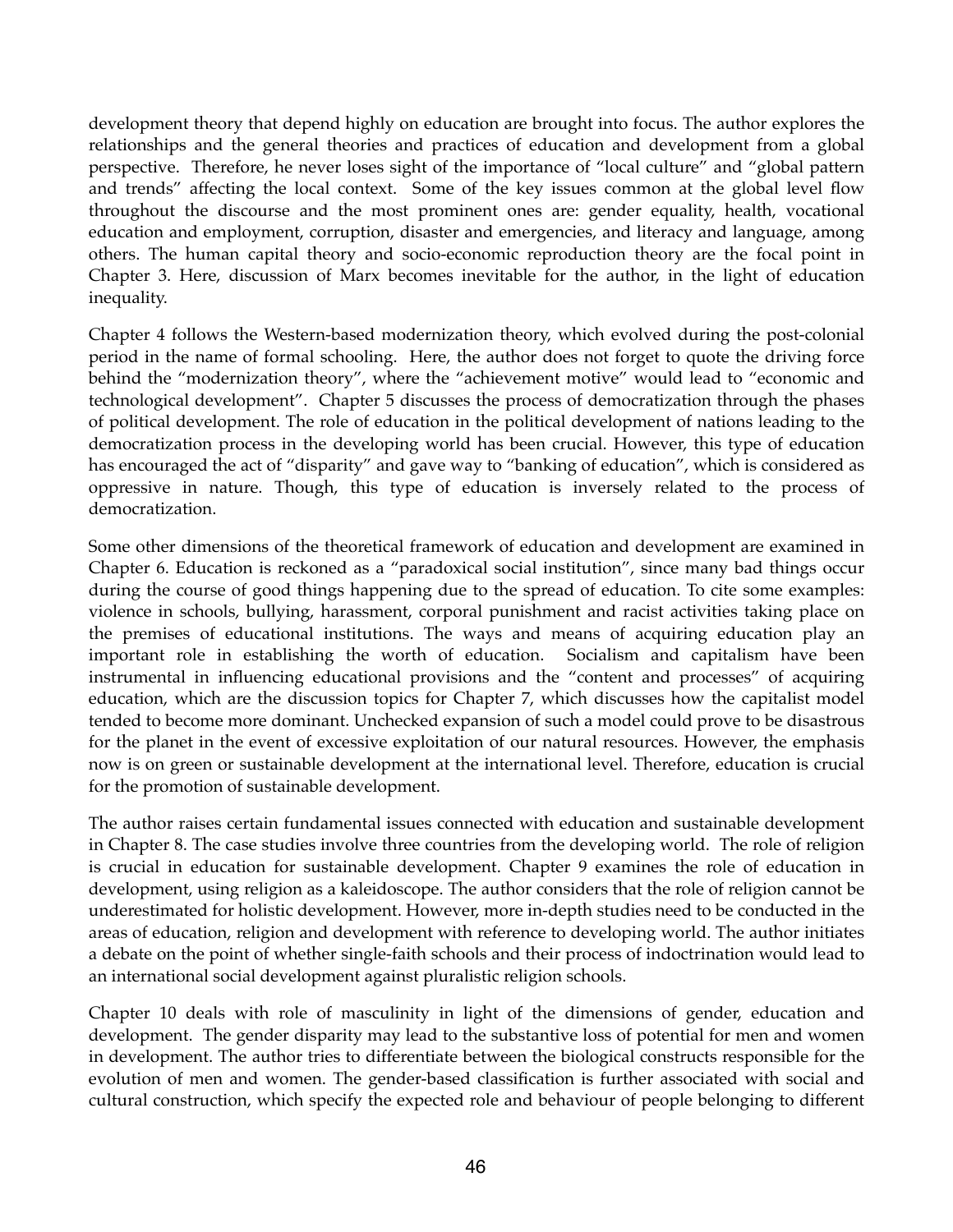cultures. Thus, the chapter raises discussion on gender equality as a crucial social issue facing education at the global level.

The role of education in situations of crisis arising out of natural phenomenon, such as earthquakes, tsunamis or manmade conflicts, is discussed by the author in Chapter 11, as a developmental issue impacting poorer people. Some instances of such situations coming from developing countries are cited in the book. The important issues in pre- and post-conflict situations could be: how much educational development would be possible and the impact of such change in restoring a "peaceful attitude and behaviour of people in the long run". Some of the studies conducted by other scholars are quoted in the book.

The provision of education through non-state functionaries is discussed in Chapter 12. The institutions involved could be community-financed, run by missionaries or religious establishments which may not necessarily be profit driven. This could be due to various key factors and a few of them as quoted by the author are: inability of the state in affording education for all; existence of neo-liberalism and preference for private provisions; and, above all, the unacceptable quality of education put in place by the state. The focus of Chapter 13 is especially on education that is supposed to provide the necessary skills for the enhancement of employability. However, in developing countries, formal education is not able to generate much employment and the uncontrolled spread of informal education further leads to unemployment. Vocational education could solve the problem to some extent, however, what should be an acceptable level of entry is still debatable. The chapter highlights the problems contributing to the unpopularity of vocational education in developing countries and suggests a three-pronged approach to resolve skill related issues.

The abuse of entrusted power has been seen as a serious issue in developing countries, and this is the theme of Chapter 14. This misuse is largely focused on private gains. The 10 countries perceived to be "most corrupt" by Transparency International largely belong to the developing world. Individualism and "power distance" play a crucial role in developing resistance to corruption in individuals. The corruption in education forces the system to lose its "impartiality, quality and fairness". The author has tried to discuss specific factors contributing to corruption in the case of certain developing countries, e.g.: Lebanon: cheating in examinations; Nepal, Ghana, Cameroon and Ethiopia: teacher absenteeism and lack of professionalism; Bangladesh: red-tapeism; Iran: teacher recruitment, promotion, deployment and remuneration; and Egypt: private tutoring, among others.

Education also plays an important role in improving the health and life expectancy of a people. Chapter15 critically examines the role of education in improving public health. It presents a direct relation between education and health. The author puts forth the issues leading to a slow effect on education in the area of health and lays stress on more curriculum-based programmes leading to health education at different levels, including the secondary and tertiary levels. Education has played a crucial role in combating the spread of HIV/AIDS in developing countries, especially in the African region. Training and re-training of teachers in teaching about HIV/AIDS would be crucial for development.

Chapter 16 focuses on the financial assistance available for educational pursuits from richer countries to poorer ones. Here, the flow is mainly from the developed countries to the developing ones. Different international agencies, like the World Bank, International Monitory Fund, UNDP, UNICEF, and UNESCO, amongst others, are playing important and constructive roles in the funding of an